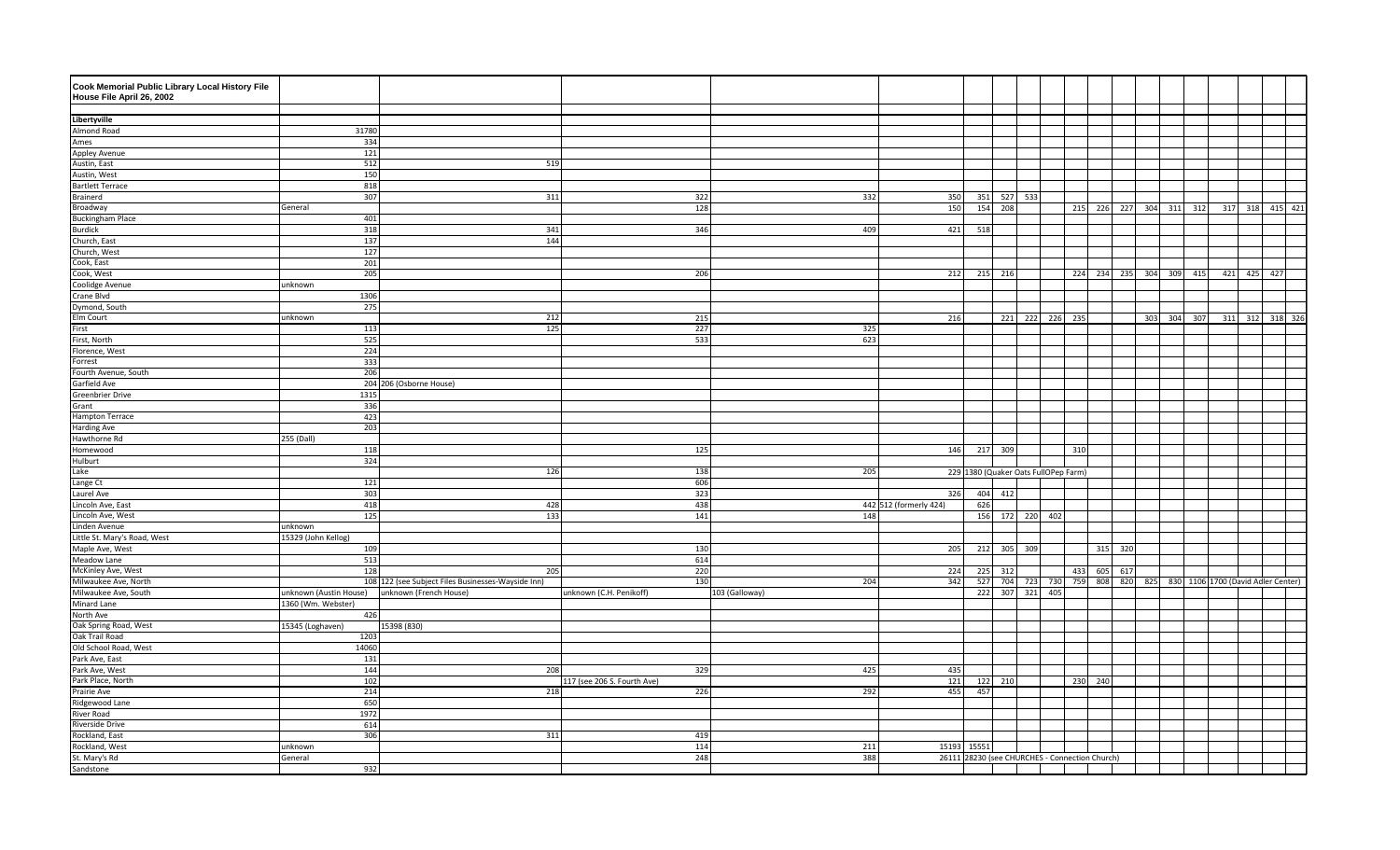| School St             | General                | 142                                             | 154 |     |     |     |     |     |  |  |  |  |
|-----------------------|------------------------|-------------------------------------------------|-----|-----|-----|-----|-----|-----|--|--|--|--|
| Second Avenue         | 203                    | 215                                             | 227 | 233 | 237 | 253 | 313 | 410 |  |  |  |  |
| <b>Second Street</b>  | 118                    |                                                 | 217 |     | 317 |     |     |     |  |  |  |  |
| Seventh Avenue, South | 630                    |                                                 |     |     |     |     |     |     |  |  |  |  |
| Sherborne Court       | 939                    |                                                 |     |     |     |     |     |     |  |  |  |  |
| Stewart, North        | 129                    |                                                 | 201 |     | 202 | 207 |     |     |  |  |  |  |
| Stewart, South        | 216                    | 315                                             | 316 | 322 |     |     |     |     |  |  |  |  |
| Sunnyside Ave, East   | 141                    |                                                 | 204 | 418 | 429 | 421 |     |     |  |  |  |  |
| Sunnyside Place       | 123                    |                                                 |     |     |     |     |     |     |  |  |  |  |
| <b>Sunset Drive</b>   | unknown                |                                                 | 106 | 120 | 448 |     |     |     |  |  |  |  |
| Thornbury Lane        | 1255                   |                                                 |     |     |     |     |     |     |  |  |  |  |
| Third, North          | 127                    | 201                                             |     |     |     |     |     |     |  |  |  |  |
| Victoria Lane         | 15110                  |                                                 |     |     |     |     |     |     |  |  |  |  |
| <b>Victory Drive</b>  | general                | 1335 (see Subject Files Businesses-Wayside Inn) |     |     |     |     |     |     |  |  |  |  |
| Wedgemere             | 410                    | 417                                             |     |     |     |     |     |     |  |  |  |  |
| Winchester            | 955                    |                                                 |     |     |     |     |     |     |  |  |  |  |
| <b>Wright Court</b>   | 310 (AKA 140 Broadway) | 329                                             |     |     |     |     |     |     |  |  |  |  |
|                       |                        |                                                 |     |     |     |     |     |     |  |  |  |  |
| <b>Mundelein</b>      |                        |                                                 |     |     |     |     |     |     |  |  |  |  |
| Route 83              | 20951                  |                                                 |     |     |     |     |     |     |  |  |  |  |